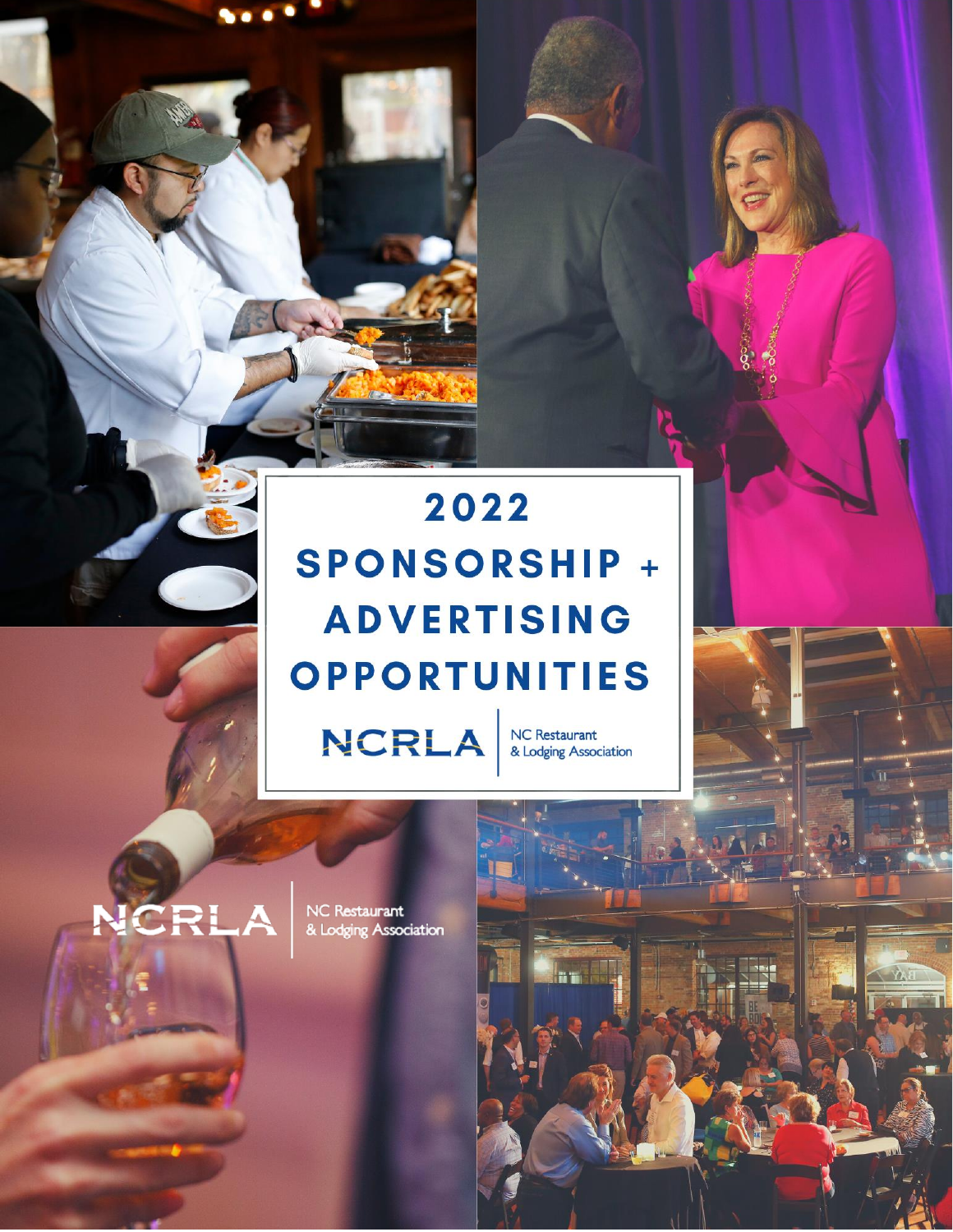

# 2022 Sponsorship and Advertising Opportunities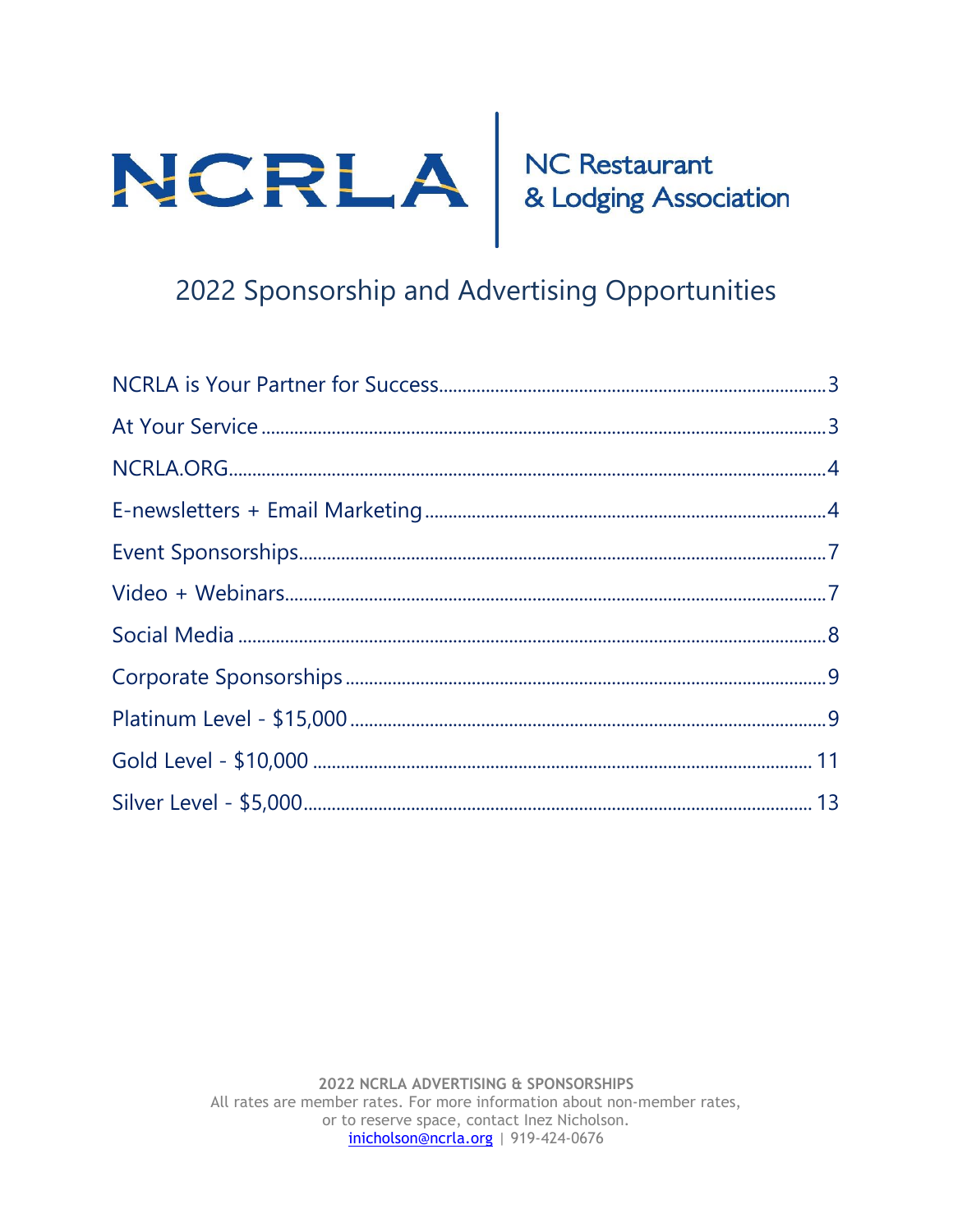# <span id="page-2-0"></span>NCRLA is Your Partner for Success

The North Carolina Restaurant & Lodging Association's advertising and sponsorship opportunities place your brand in front of the most influential foodservice and lodging decision-makers in the state's hospitality industry.

Our advertising and sponsorship options are always evolving to meet the needs of our advertisers and members. We provide advertising opportunities in our print publications and digitally through our e-newsletters, website, and on our social media channels. Our sponsorship packages include event sponsorships, meeting sponsorships, speaking opportunities, email campaigns, video, and webinars. We are here to assist you in reaching your target audience with the right vehicle and message.

## <span id="page-2-1"></span>At Your Service

#### NCRLA's quarterly hospitality industry print magazine

**"At Your Service"** is a quarterly publication distributed to main contacts of NCRLA's members across North Carolina. The magazine has been published both in print and digitally. Currently, it is digital only. The magazine covers topics of interest to the North Carolina hospitality industry.

#### **Editorial Calendar**

| Issue  | Ad materials due |
|--------|------------------|
| Spring | 2/25/2022        |
| Summer | 5/20/2022        |
| Fall   | 8/19/2022        |
| Winter | 11/11/2022       |

#### **Ad and advertorial rates FULL COLOR (Per issue) 1x 4x** Full Page \$1,000 \$900 Half Page  $$800$  \$700 Quarter Page \$500 \$400

#### **Preferred Placement FULL COLOR (Per issue) 1x 4x** Back Cover \$2,000 \$1,900

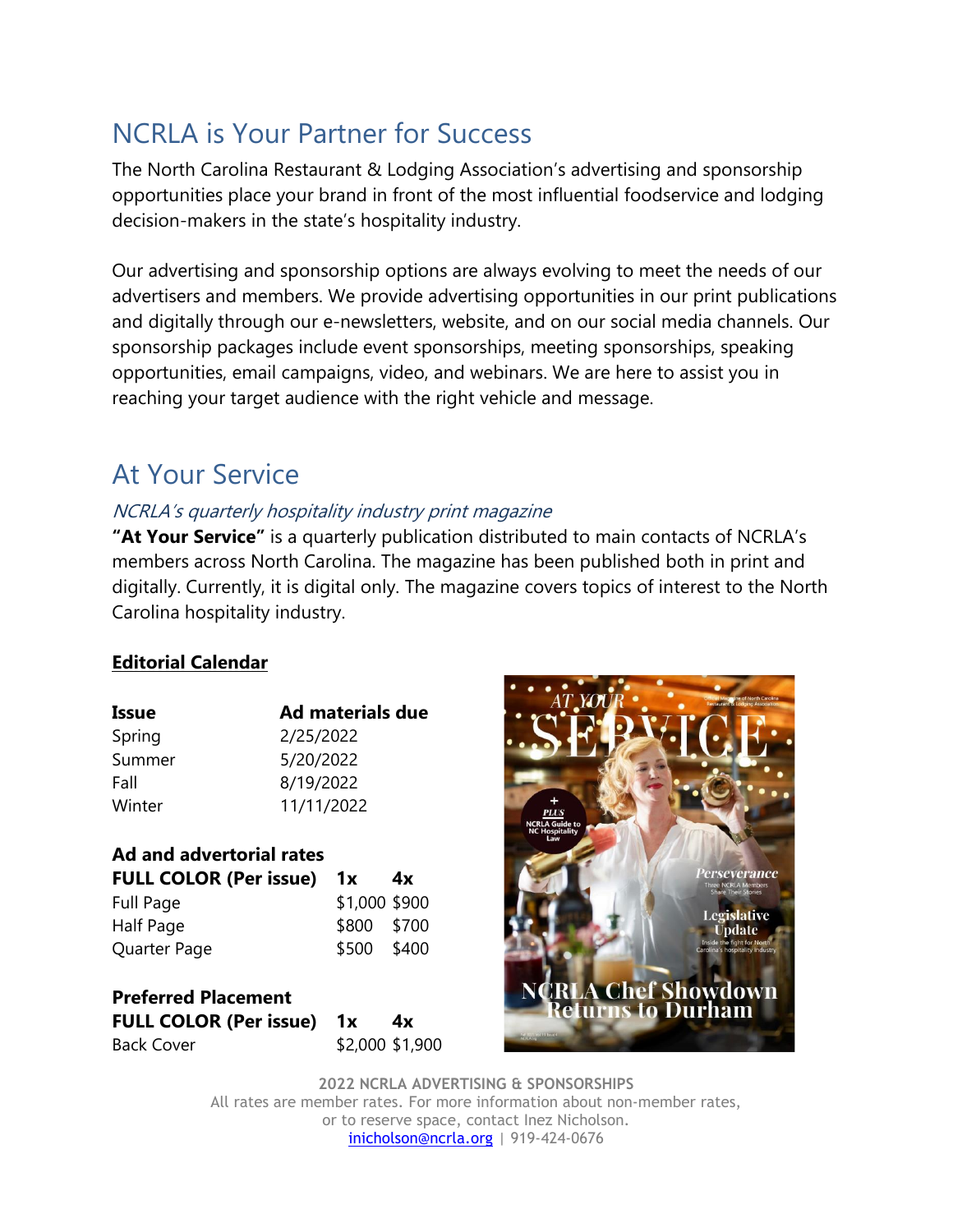| <b>Inside Front Cover</b> | \$1,600 \$1,500 |  |
|---------------------------|-----------------|--|
| Inside Back Cover         | \$1,500 \$1,400 |  |

#### **"At Your Service" ad specifications**

| Full-page Bleed      | *8.75"w x 11.25"h |
|----------------------|-------------------|
| Full-page Non-Bleed  | 7.75"w x 10.25"h  |
| Half-page Horizontal | 7.75″w x 5″h      |
| Half-page Vertical   | 3.75"w x 10.25"h  |
| Quarter Page         | $3.75''$ w x 5"h  |
| Advertorials         | 450 words         |
|                      |                   |

\* Represents trim size. For an ad bleed, please add 0.25" on all sides for trim. Live matter should not be less than 0.375".

# **VIEW FROM NCRLA JONES STREET** Volume 46 | December 3, 2021 NCRLA to Prepare Members for \$500M Grant Program Application Process ing weeks, the NC Dept. of Revenue (NCDOR) will be getting the applicati In the cor In the coming weeks, the RC Dept. of Revenue (NCDOR) will be getting the application up and<br>trunning for the \$500 million grant program included in North Carolina's state budget. NCRLA is<br>vorifare with NCDOR throughout tha

# <span id="page-3-0"></span>NCRLA.ORG

An online resource for the North Carolina restaurant and lodging industry

NCRLA's website, **[NCRLA.ORG](http://www.ncrla.org/)**, is where our association members and industry professionals go to for the latest

news, information, and resources regarding North Carolina's hospitality industry.

#### **NCRLA Homepage**

You must be a Corporate Sponsor to be included in the rotating slide show on the website's homepage and landing pages. Corporate sponsorships start at \$5,000 annually.

#### **Block ads**

Digital block ads are available on designated pages of our website. Block ads can be purchased in monthly increments for \$500 per month. Multiple page discounts may apply.

# <span id="page-3-1"></span>E-newsletters + Email Marketing

Digital advertising combined with relevant news content

Our weekly e-newsletter, '**In the Mix'**, is distributed weekly on Wednesdays to a statewide audience. This digital communication tool provides breaking news, trends,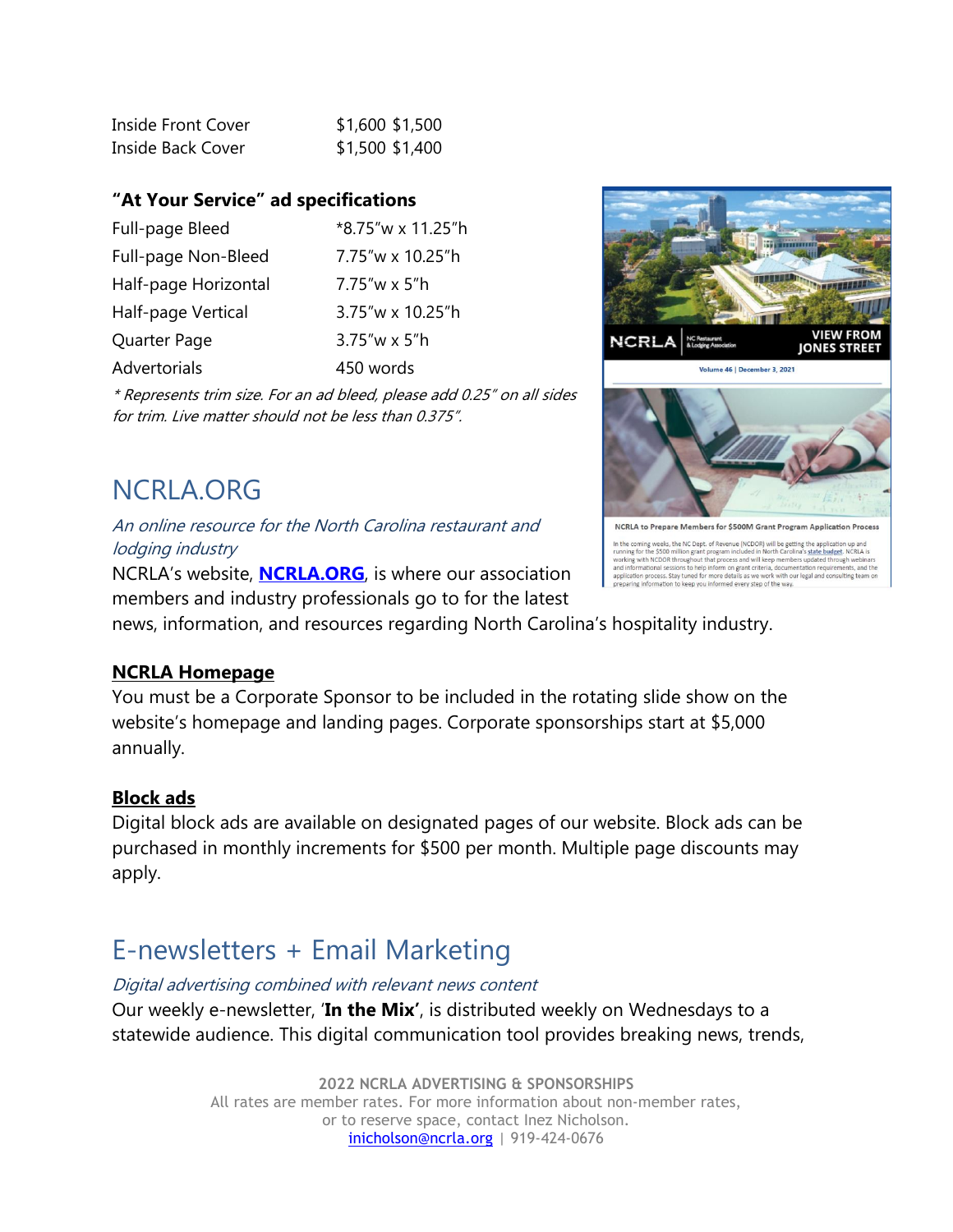and customized content to target specific audiences: restaurants, lodging, and vendors/purveyors.

**'View from Jones Street'** is our government affairs weekly e-update, sent to NCRLA's members and key policymakers each Friday during the legislative session. It includes breaking news from the week on policy and legislative issues of interest to the North Carolina hospitality community.

**E-newsletter distribution dates**

'**In the Mix':** Every Wednesday **'View from Jones Street':** Every Friday during the legislative session

**Ad materials due**

'**In the Mix':** Friday prior to Wednesday drop **'View from Jones Street':** Wednesday prior to Friday drop

#### **Headline Sponsorship**

Exclusive top placement in our e-newsletters with a banner ad **Rates priced per week 1x 4x 8x** Maximum 8 per year\* \$300 \$270 \$255

\*\$125 additional charge for graphic design & \$50 additional charge if NCRLA hosts landing page

#### **Headline sponsor ad specifications**

Horizontal banner ad, 600 x 100 pixels, 150 dpi, .jpg or .png, with URL link to desired landing page.

**Digital Block Ads** Eye-catching vertical block ad to promote your brand **Rates priced per week 1x 4x 8x 24x 50x** Graphic design not included\* \$200 \$190 \$185 \$180 \$160

\*\$125 additional charge for graphic design & \$50 additional charge if NCRLA hosts landing page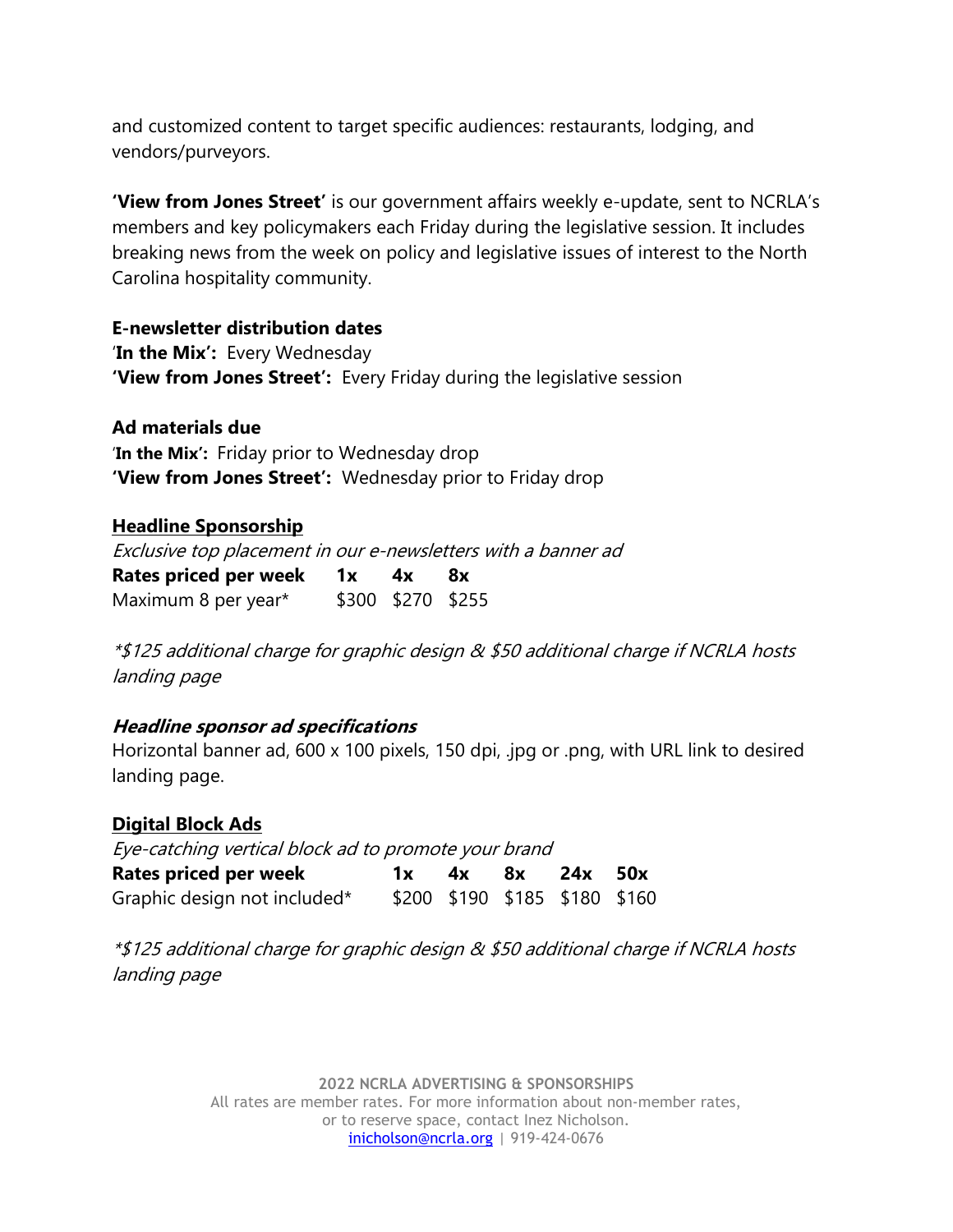#### **Digital block ad specifications**

File size for vertical block ads is 300 dpi, .jpg, or .png; 750 X 1250 pixels, with URL link to desired landing page.

#### **Sponsored Content**

Are you a subject matter expert? We offer several ways for you to share your expertise with our members. Reserve space in our Industry Insiders section or promote your newsworthy content as a featured Content Contributor.

| <b>Rates priced per week</b>                        | 1x | 4x                | 8x |
|-----------------------------------------------------|----|-------------------|----|
| Industry Insights*                                  |    | \$350 \$335 \$325 |    |
| Content Contributor*                                |    | \$350 \$335 \$325 |    |
| *\$50 additional charge if NCRLA hosts landing page |    |                   |    |

#### **Industry Insiders specifications**

Submit your name, title, company name, subject matter title (8 words or less) and URL link. Headshot required, 250 x 250 pixels, 150 dpi.



#### **Content Contributor specifications**

All content must be pitched to e-newsletter editor two weeks prior to publication. Article title must be 8 words or less, the body copy 40 words or less, and may include a URL link. Contributor must supply accompanying graphic, 600 x 400 pixels, 150 dpi.



#### **Get Ready for the Holiday Season**

The holiday season used to bring the industry a year-end boom of corporate parties, family get-togethers, and catering galore but then COVID hit. Use these tips to navigate the unknown of the pandemic and succeed in the coming weeks.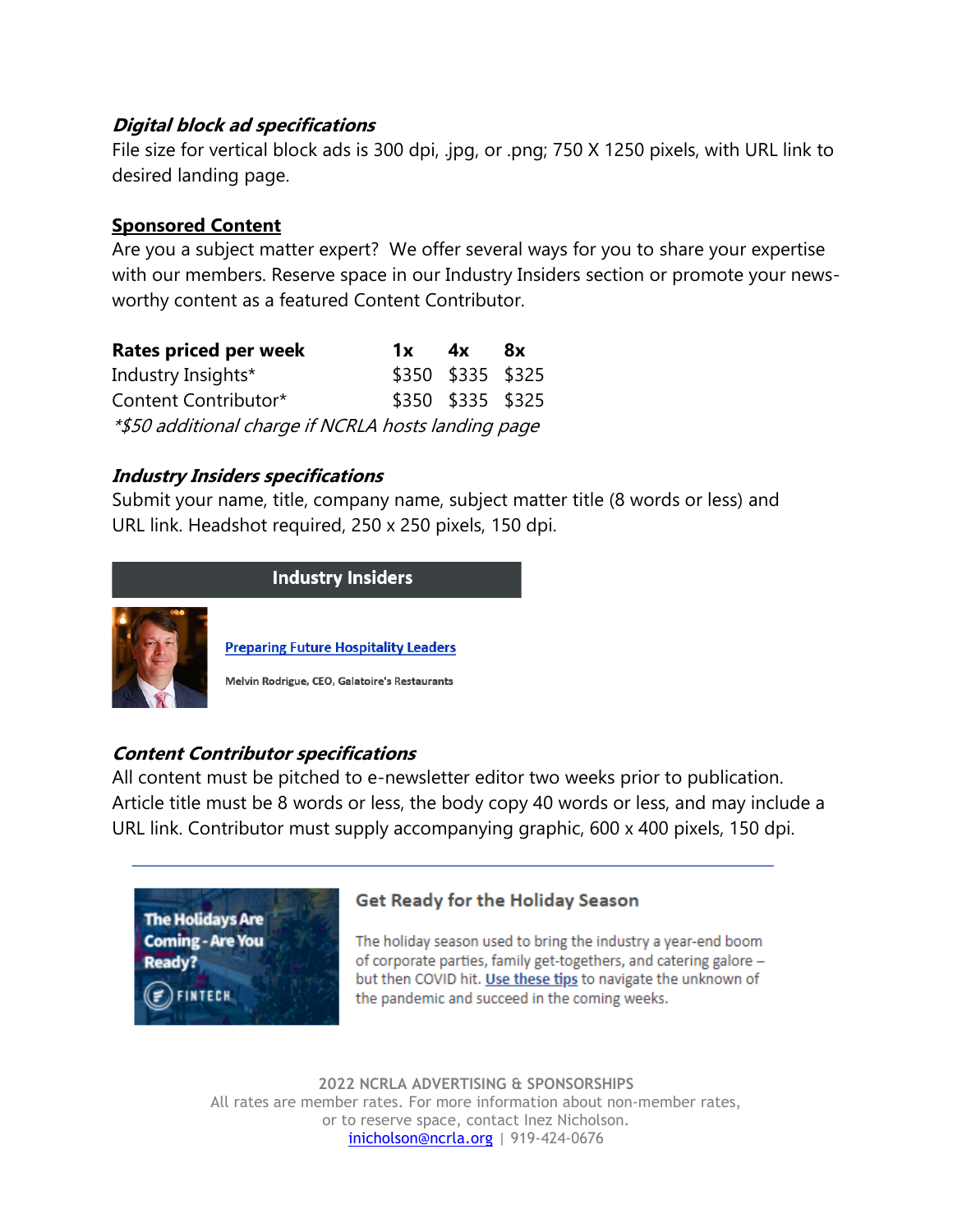#### **Email Marketing**

E-blasts are reserved for members at the Corporate Sponsor level. Corporate sponsorships start at \$5,000 annually.

# <span id="page-6-0"></span>Event Sponsorships

NCRLA hosts many events throughout the year. Each event has multiple sponsorship opportunities. Events include, but are not limited to:

- NCRLA Annual Meeting
- NCRLA Board Meetings
- NCRLA Foundation Board of Trustee Meetings
- Chapter Meetings
- Stars of the Industry Awards Gala + Trends Reception
- NCRLA Chef Showdown
- Golf Tournaments
- NCRLA Foundation Scholarship Breakfast
- Political Action Committee (PAC) Events

### <span id="page-6-1"></span>Video + Webinars

#### **Video**

NCRLA offers the opportunity for our allied members to sponsor highly-produced videos. NCRLA creates videos as needed to educate members about critical matters that affect their business and to promote our industry's influence and image. Videos are shared through social media, e-newsletters, e-mail communications, and are recorded and placed on our website and YouTube channel. Depending on the content, our videos may be presented at association meetings. As a sponsor, your logo will be prominently featured in the video and your company will be credited as the video sponsor. **Video sponsorship: Varies, starting at \$3,500.**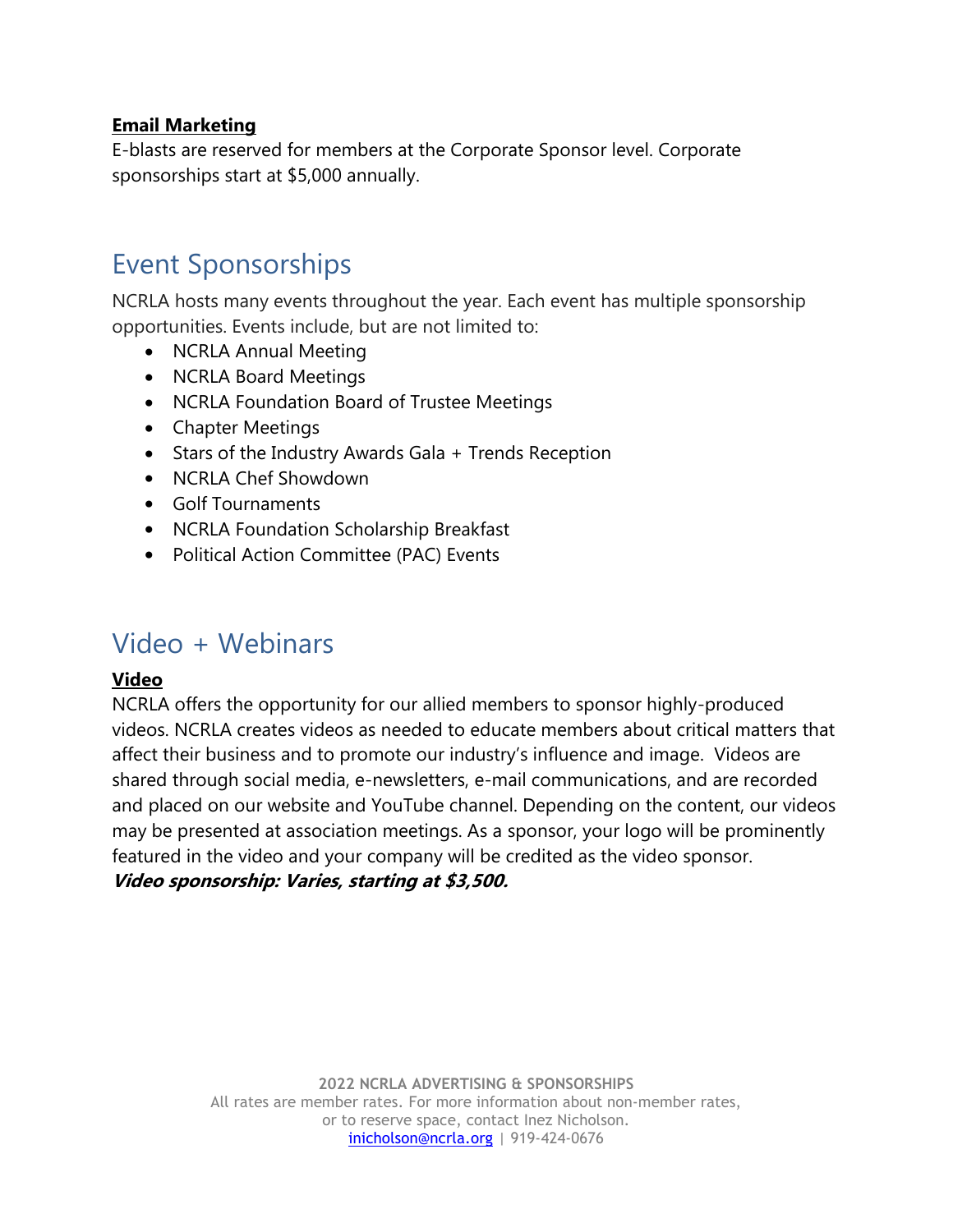

#### **Webinars**

Webinars have become an increasingly popular alternative in our industry to face-toface meetings and are a great way to reach our entire membership base with just one presentation. Webinars are promoted via social media, our online event calendar, e-newsletters, and email communications. They are recorded and placed on our website for access at any time. We encourage sponsors to supply their own webinar content (must be approved by NCRLA) and utilize their own software.

**Webinar sponsorship: \$1,500**

## <span id="page-7-0"></span>Social Media

NCRLA uses Facebook, Instagram, and Twitter to connect with its members and the global hospitality community. Our channels are consistently gaining followers and are a fantastic way for our partners to engage with our online community. We strive for a subtle messaging approach. We will incorporate your branding through authentic content that will resonate with our followers.

**Sponsored Social Media Posts: \$250**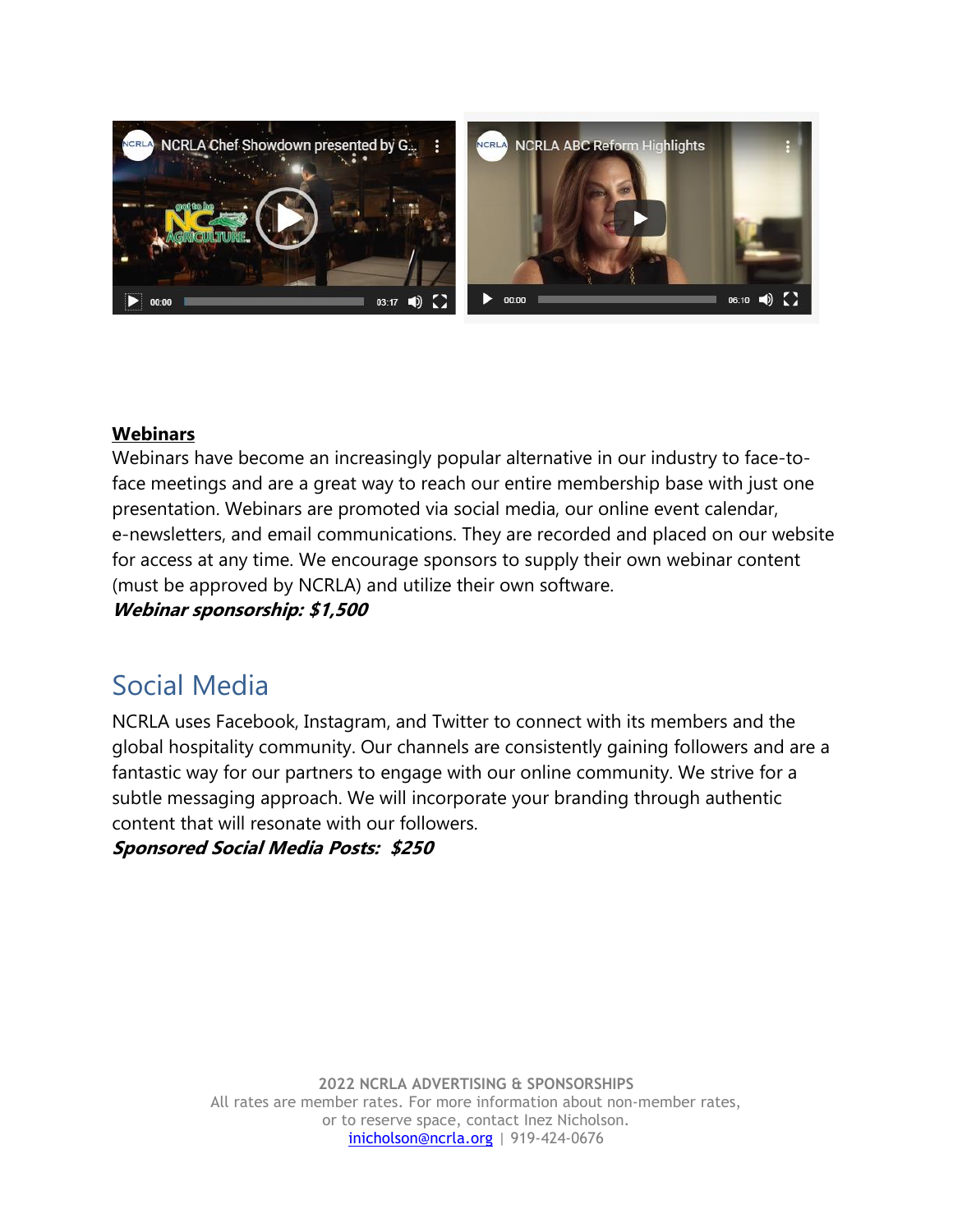# <span id="page-8-0"></span>Corporate Sponsorships

NCRLA offers unique opportunities for businesses to reach their target audiences through Corporate Sponsorship. This opportunity has a tiered benefit structure that bundles opportunities to maximize your marketing investment.

As an NCRLA Corporate Sponsor, your company will gain valuable visibility in North



Carolina's thriving hospitality industry. NCRLA staff are able to connect you with seniorlevel decision makers in our vast network of restaurant and lodging owners and operators. Your high-level commitment will ensure your business is top of mind when our members seek resources.

Corporate sponsorship starts at \$5,000 and runs for one calendar year (January through December). All levels include a one-year NCRLA membership. Contact Inez Nicholson to create a customized package to meet your needs.



# NCRLA 2022 Corporate Sponsorship

<span id="page-8-1"></span>Platinum Level - \$15,000

## General Benefits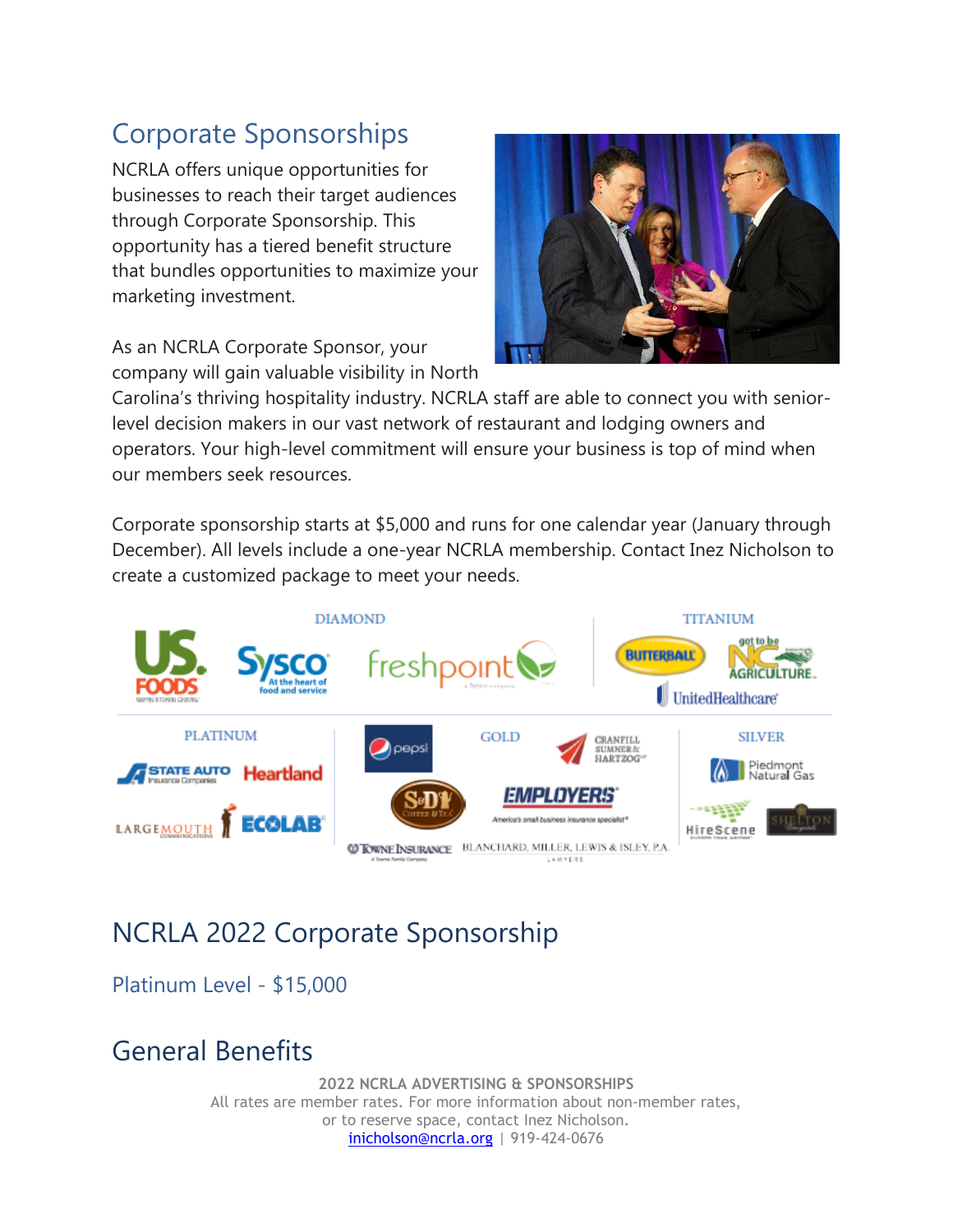#### **NCRLA Membership**

Annual membership (\$500 value)

#### **NCRLA Board of Director's Meetings**

Recognition/signage as a corporate partner at all meetings (\$1,500 value) Opportunity to sponsor a Board luncheon (\$500 value)

# Advertising Benefits

#### **"At Your Service"**

NCRLA's quarterly hospitality industry print magazine Full-page ad or 450-word advertorial in two (2) editions (\$2,000 value) Recognition in special partnership section in each edition (\$2,880 value)

#### **"In the Mix"**

Digital advertising combined with relevant news content, emailed weekly to entire database Digital block ads in 6 editions (\$1,140 value) Headline sponsorship ads in 2 editions (\$600 value)

#### **NCRLA Website**

#### [www.ncrla.org](http://www.ncrla.org/)

Logo with link to your website on NCRLA homepage (\$5,000 value) Logo with link to your website on NCRLA's Corporate Sponsors page (\$2,500 value)

#### **Social Media**

Twitter, Facebook, LinkedIn & Instagram Mentions on NCRLA social media, as appropriate

**Additional 20% discount on all published advertising rates** 

Magazine, e-newsletter and e-blasts

**Access to NCRLA's logo** .jpg & .png files available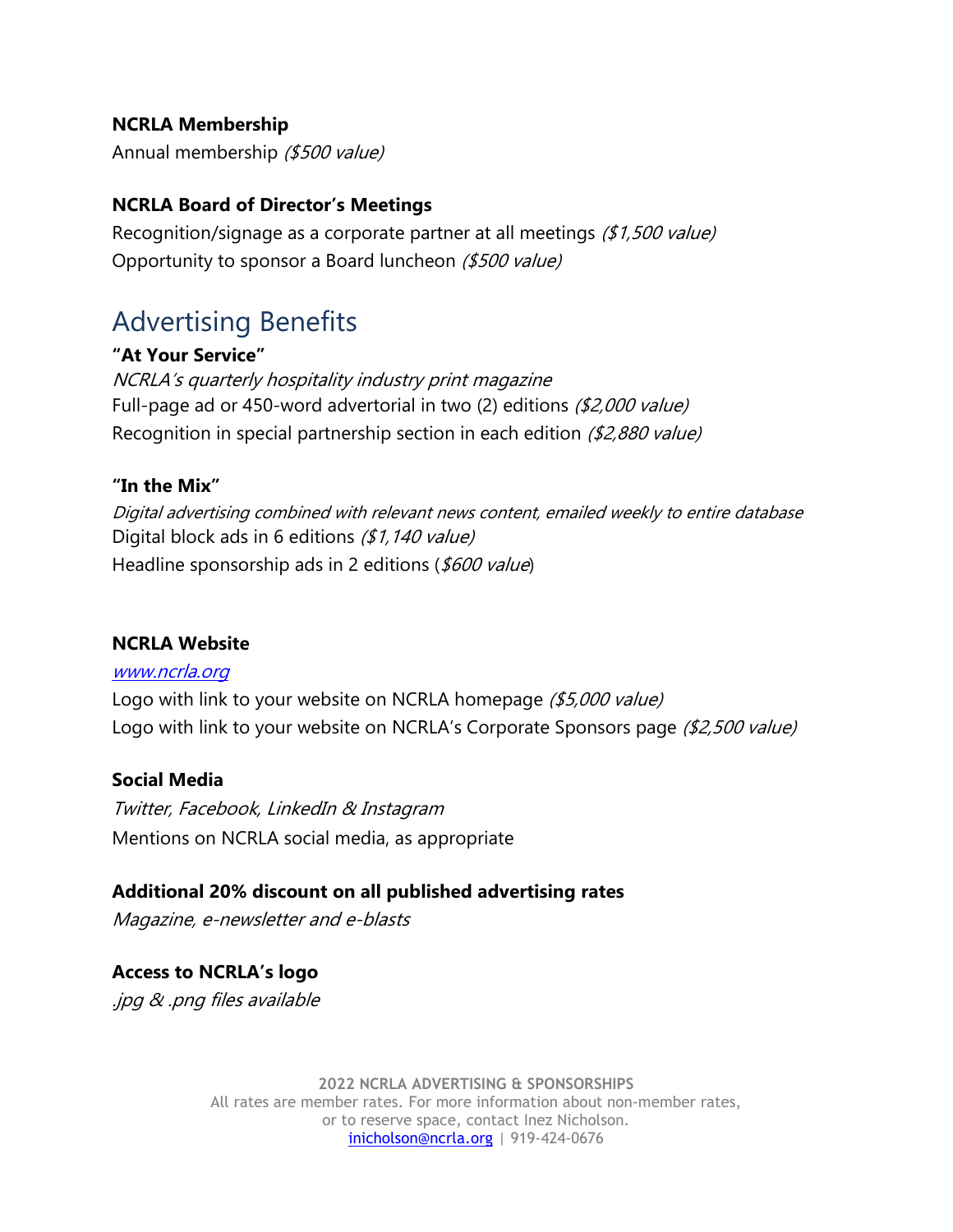# Events Benefits

**Stars of the Industry Awards** Four (4) event tickets and corporate partner signage (\$1,500 value)

**NC Future of Hospitality Golf Classic**  Complimentary hole sponsorship and corporate partner signage (\$1,500 value)

**Charlotte Chapter Golf Classic**  Complimentary hole sponsorship and corporate partner signage (\$1,300 value)

**Rally in Raleigh Legislative Day**  Corporate partner signage (\$1,000 value)

**NCRLA Chef Showdown**  Four (4) event tickets and corporate partner signage  $(1,500$  value)

**NCRLA Regional Receptions and Seminars** Corporate partner signage (\$500 value)

# NCRLA 2022 Corporate Sponsorship

<span id="page-10-0"></span>Gold Level - \$10,000

# General Benefits

**NCRLA Membership** Complimentary annual membership (\$500 value)

#### **NCRLA Board of Director's Meetings**

Recognition/signage as a corporate partner at all meetings (\$1,500 value)

# Advertising Benefits

**"At Your Service"** NCRLA's quarterly hospitality industry magazine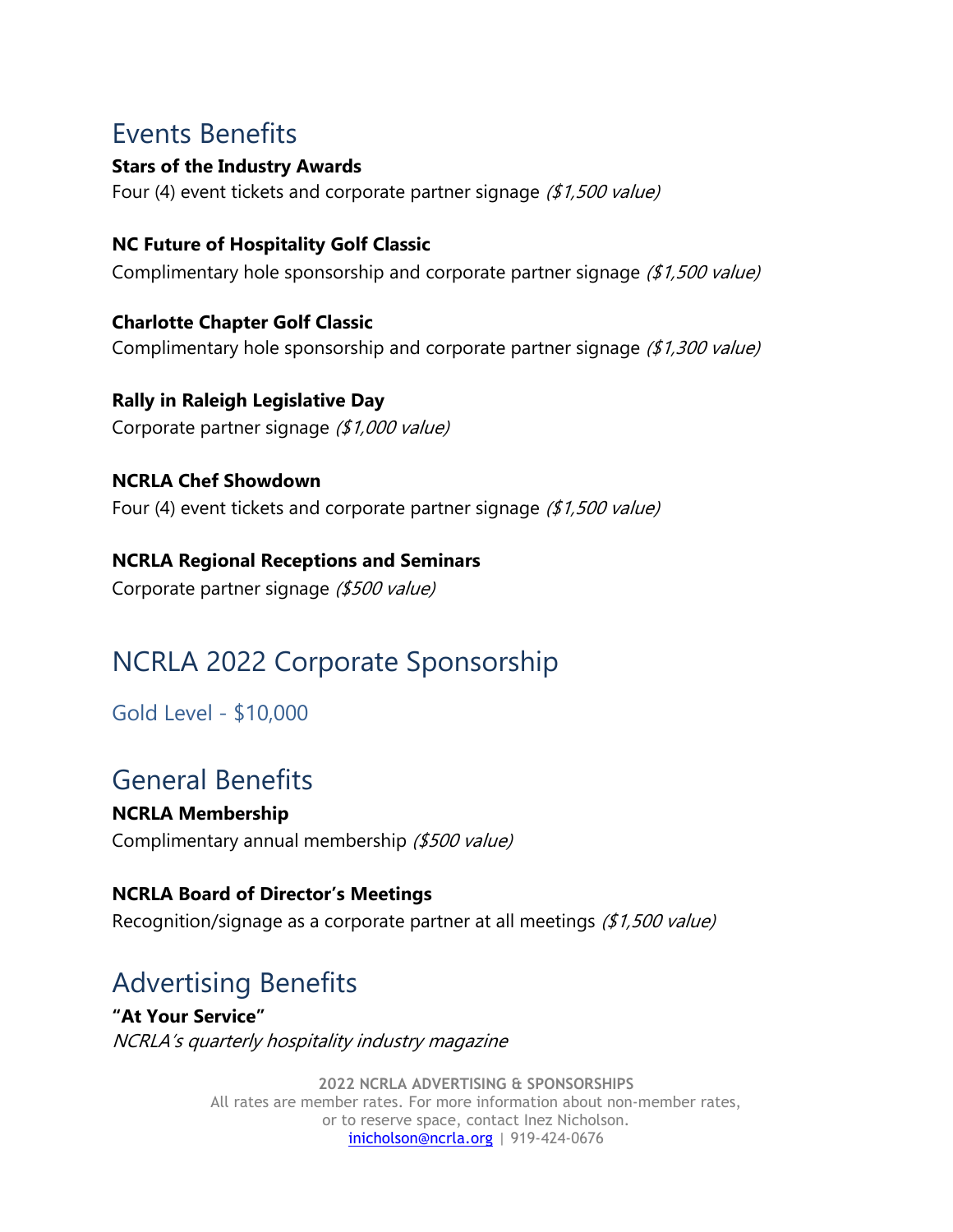Full-page ad or 450-word advertorial in one (1) edition  $(1,000$  value) Recognition in special partnership section in each edition (\$2,880 value)

#### **"In the Mix"**

Digital advertising combined with relevant news content, emailed weekly to entire database Digital block ads in four (4) editions (\$760 value) Headline sponsorship ads in in two (2) editions (\$600 value)

#### **NCRLA Website**

#### [www.ncrla.org](http://www.ncrla.org/)

Logo with link to your website on NCRLA homepage (\$5,000 value) Logo with link to your website on NCRLA's Corporate Sponsors page (\$2,500 value)

#### **Social Media**

Twitter, Facebook, LinkedIn & Instagram Mentions on NCRLA social media, as appropriate

#### **Additional 15% discount on all published advertising rates**

Magazine, e-newsletter and e-blasts

#### **Access to NCRLA's logo**

.jpg & .png files available

### Events Benefits

#### **Stars of the Industry Awards**

Two (2) event tickets and corporate partner signage (\$1,250 value)

#### **NC Future of Hospitality Golf Classic**

Corporate partner signage (\$1,000 value)

#### **Charlotte Chapter Golf Classic**

Corporate partner signage (\$1,000 value)

#### **Rally in Raleigh Legislative Day**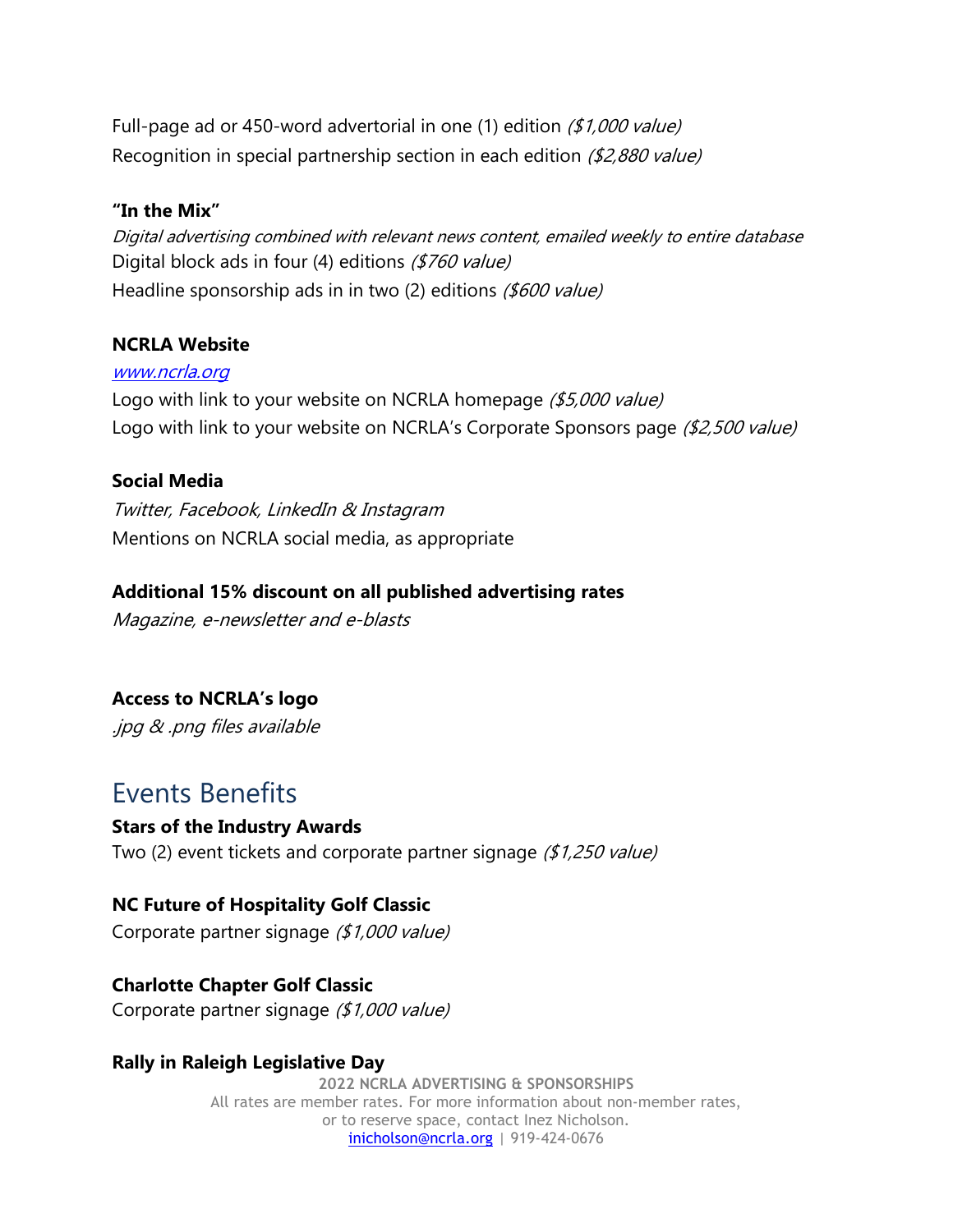Corporate partner signage (\$1,000 value)

**NCRLA Chef Showdown** Two (2) event tickets and corporate partner signage (\$1,250 value)

**NCRLA Regional Receptions and Seminars** Corporate partner signage (\$500 value)

# NCRLA 2022 Corporate Sponsorship

<span id="page-12-0"></span>Silver Level - \$5,000

### General Benefits

**NCRLA Membership** Complimentary annual membership (\$500 value)

#### **NCRLA Board of Director's Meetings**

Recognition/signage as a corporate partner at all meetings (\$1,500 value)

## Advertising Benefits

**"At Your Service"** NCRLA's quarterly hospitality industry magazine Recognition in special partnership section in each edition (\$2,880 value) Half-page ad in one edition (\$800 value)

**"In the Mix"** E-newsletter distributed weekly Digital block ads in two (2) editions (\$400 value)

**NCRLA Website** [www.ncrla.org](http://www.ncrla.org/)